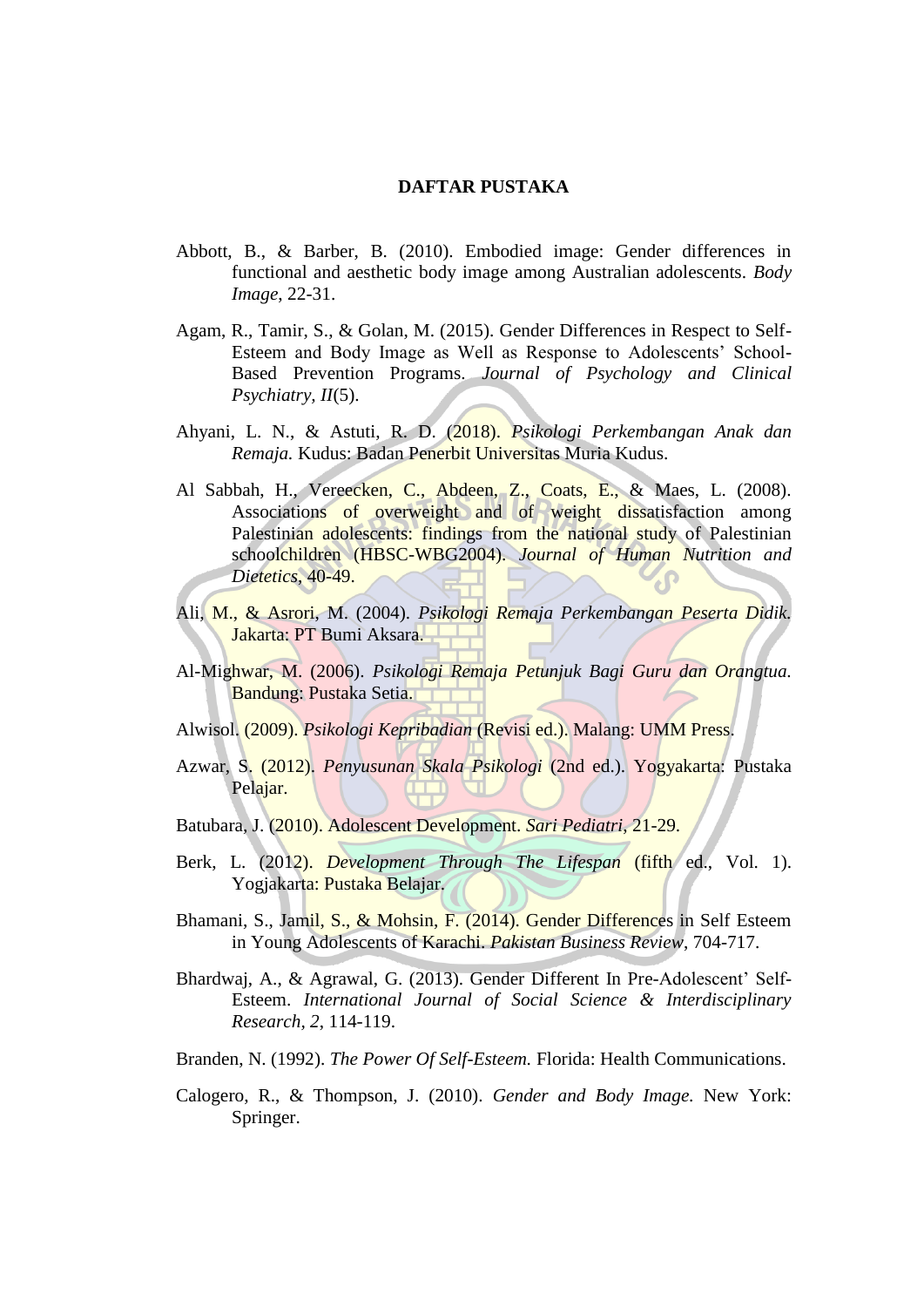- Cash, T. (2011). Cognitive-Behavioral Perspectives on Body Image. Dalam T. Cash, & L. Smolak (Penyunt.), *Body image: a handbook of theory, research, and clinical practice* (hal. 39-47). Guilford.
- Cash, T. (2017). Multidimensional Body–Self Relations Questionnaire (MBSRQ). Dalam T. Wade (Penyunt.), *Encyclopedia of Feeding and Disorders* (hal. 551-554). Norfolk: Spinger Singapura.
- Chaplin, J. (2011). *Kamus Lengkap Psikologi.* Jakarta: PT RajaGrafindo Persada.
- Denich, A., & Ifdil. (2015). Konsep Body Image Remaja Putri. *Jurnal Konseling dan Pendidikan*, 55-61.
- Desmi, Y. H. (2017). Perbedaan Self-Esteem Siswa Berdasarkan Jenis Kelamin. *Skripsi tidak di terbitkan*.
- Desmita. (2017). *Psikologi Perkembangan.* Bandung: Remaja Rosdakarya.
- Emler, N. (2001). *Self-esteem The costs and causes of low self-worth.* York: Joseph Rowntree Foundation.
- Febrina, D., Suharso, P., & Saleh, A. (2018). Self-Esteem Remaja Awal: Temuan Baseline Dari Rencana Program Self-Instructional Training Kompetensi Diri. *Jurnal Psikologi Insight, 2*, 43-56.
- Foundation, M. H. (2019). Body Image: How We Think And Feel About Our Bodies. *Reserch Report*, 1-48.
- Geldard, K., & Geldard, D. (2011). *Konseling Remaja.* Yogyakarta: Pustaka Pelajar.
- Grogan, S. (2007). *Body Image Understanding body dissatisfaction in men, women, and children* (2nd ed.). London & New York: Routledge.
- Grogan, S. (2008). *Body image : understanding body dissatisfaction in men, women,and children* (2nd ed.). London dan New York: Routledge.
- Grogan, S. (2017). *Body Image Understanding body dissatisfaction in men, women and children* (3rd ed.). New York: Routledge.
- Gufron, M., & Suminta, R. R. (2017). *Teori - Teori Psikologi.* Jogjakarta: Ar-ruzz Media.
- Guindon, M. H. (2010). What Do We Know About Self-Esteem Interventions? Dalam M. Guindon, *Self-Esteem A Cross The Lifespan Isue And Interventions* (hal. 63-78). New York: Taylor and Francis Group.
- Helwig, N., & Ruprecht, M. (2017). Age, Gender, and Self-Esteem: A Sociocultural Look Through a Nonparametric Lens. *Archives of Scientific Psychology*, 19–31.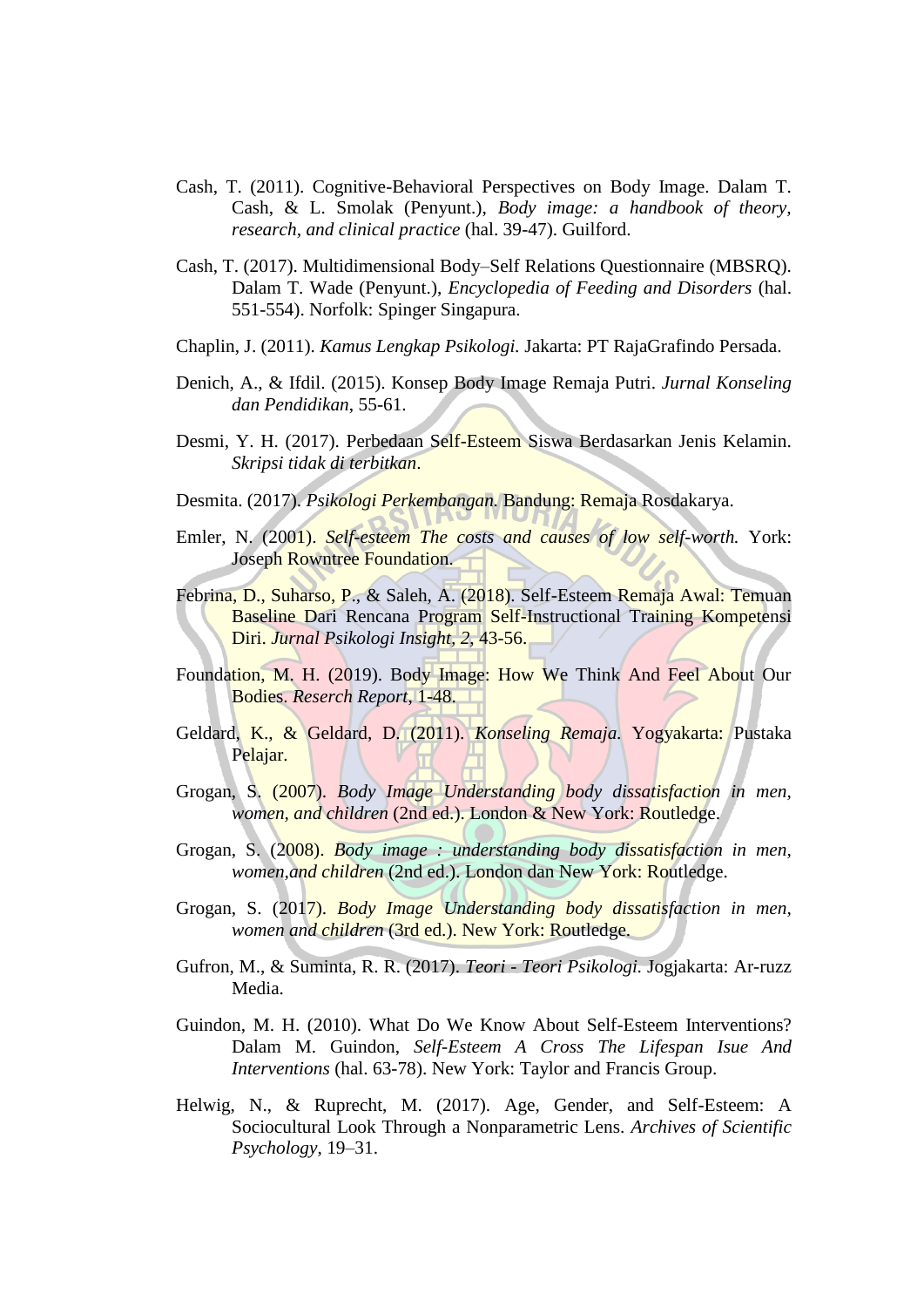- Hill, V. (2013). The importance of self-esteem. Dalam V. Z. Hill (Penyunt.), *Self-Esteem* (hal. 1-20). New York: Psychology Press.
- Islamiah, N., Daengsari, D., & Hartiani, F. (2015). Cocnitive Behavior Therapy Untuk Meningkatkan Self-Esteem Pada Anak Usia Sekolah. *Jurnal Ilmu Keluarga dan Konsumen*, 142-152.
- Isra, R. I. (2015). Kelompok Sebaya dan Perilaku Makan Menyimpang Remaja SMA di Jakarta. *Masyarakat*, 263-283.
- Jahja, Y. (2011). *Psikologi Perkembangan.* Jakarta: Kencana.
- Januar, V., & Putri, D. E. (2007). Citra Tubuh Pada Remaja Putri Menikah Dan Memiliki Anak. *Jurnal Psikologi*, 52- 62.
- Kantanista, A., Król-Zielińska, M., Borowiec, J., & Osiński, W. (2017). Is Underweight Associated with more Positive Body Image? Results of a Cross-Sectional Study in Adolescent Girls and Boys. *The Spanish Journal of Psychology*, 1–6.
- Kille, D. R., & Wood, J. V. (2012). Self-Esteem. Dalam V. S. Ramachandran (Penyunt.), *Encyclopedia of Human Behavior* (Second ed., Vol. 2, hal. 321-327). San Diego: Elsevier.
- Levine, M. P., & Smolak, L. (2002). Body Image Development in Adolescence. Dalam T. F. Cash, & T. Pruzinsky (Penyunt.), *Body Image A Handbook of Theory, Research, and Clinical Practice* (hal. 74-81). New York: The Guilford Press.
- Marco, J., Perpi˜ná, C., Roncerob, M., & Botella, C. (2017). Confirmatory factor analysis and psychometric properties of the Spanish version of the Multidimensional Body-Self Relations Questionnaire-Appearance Scales in early adolescents. *Body Image*, 15-18.
- Marliani, R. (2016). *Psikologi Perkembangan Anak & Remaja.* Bandung: Pustaka Setia.
- Martono, N. (2016). *Metode Penelitian Kuantitatif.* Jakarta: Rajawali Pos.
- Meland, E., Haugland, S., & Breidablik, H.-J. (2007). Body image and perceived health in adolescence. *Health Education Research, 22*, 342–350.
- Moksnes, U., Moljord, I., Espnes, G., & Byrne, D. (2010). The association between stress and emotional states in adolescents: The role of gender and self-esteem. *Personality and Individual Differences*, 430-435.
- Monks, F. J., Knoera, A. M., & Haditono, S. R. (2006). *Psikologi Perkembangan Pengantar Dalam Berbagai Bagiannya.* Yogyakarta: Gadjah Mada University Press.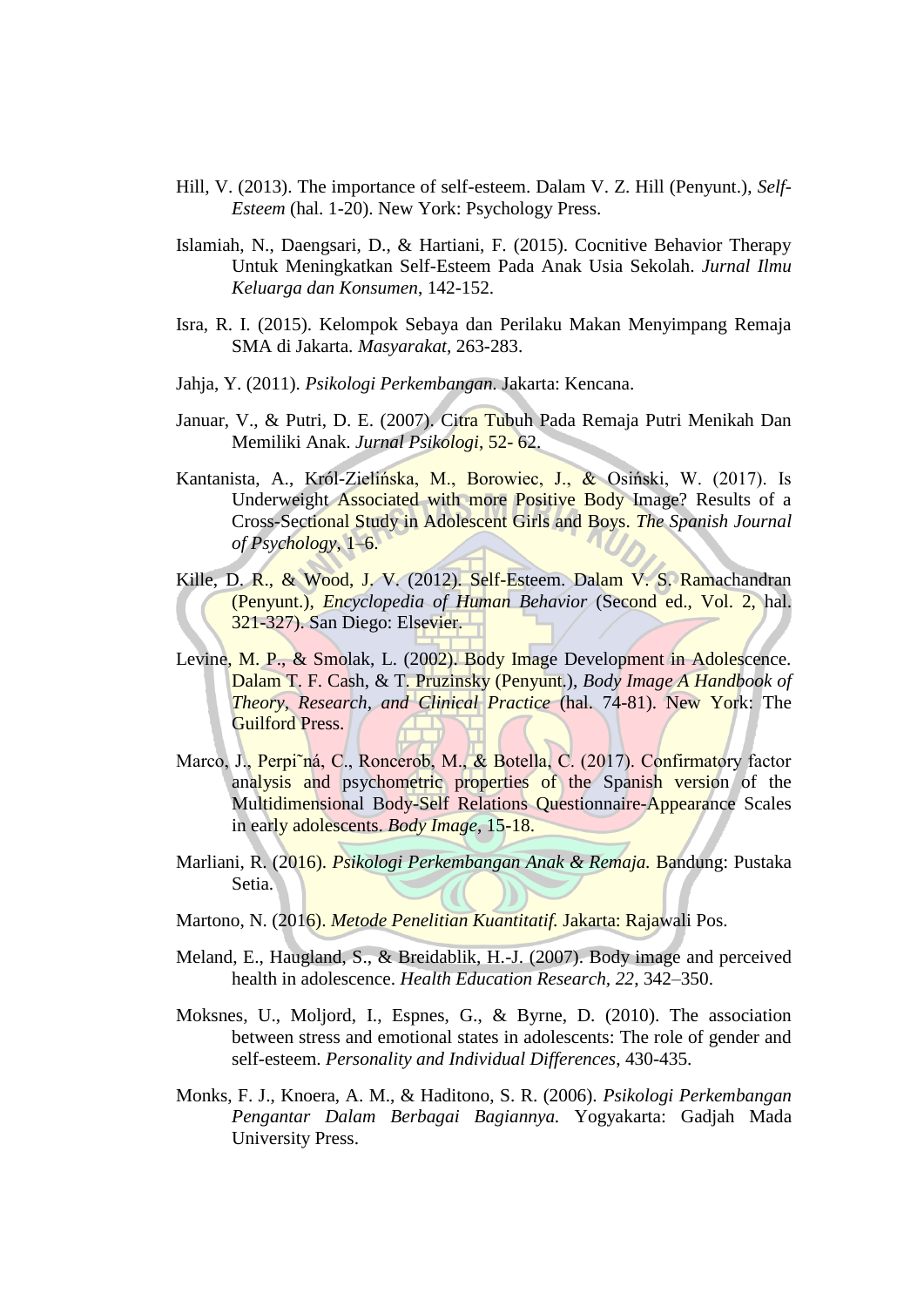- Mruk, C. J. (2006). *Self-Esteem Research, Theory, and Practice Toward a Positive Psychology of Self-Esteem* (3rd ed.). New York: Springer Publishing Company.
- Murnen, S. (2011). Gender and Body Images. Dalam T. Cash, & L. Smolak (Penyunt.), *Body Image: A Handbook of Science, Practice, and Prevention* (2nd ed., hal. 173-179). New York: The Guildford.
- Murnen, S., & Don, B. (2012). Body Image and Gender Roles. Dalam T. Cash (Penyunt.), *Encyclopedia Of Body Image And Human Appearance* (hal. 128-134). Norfolk: Elsevier.
- Papalia, D. E., & Feldman, R. D. (2015). *Menyelami Perkembangan Manusia* (12 ed., Vol. 2). Jakarta: Salemba Humanika.
- Pruzinsky, T., & Cash, T. (2002). Understanding Body Images Historical And Contemporary Perspective. Dalam T. Pruzinsky, & T. F. Cash (Penyunt.), *Body Image A Handbook of Theory, Research, and Clinical Practice* (hal. 3-12). New York: The Guilford Press.
- Puskar, K., Bernardo, L., & Ren, D. (2010). Self-esteem and optimism in rural youth: Gender differences. *Contemporary Nurse*, 190–198.
- Rentzsch, K., Wenzler, M., & Schütz, A. (2016). The structure of multidimensional self-esteem across age and gender. *Personality and Individual Differences*, 139–147.
- Santrock, J. W. (2002). *Remaja* (11 ed., Vol. 1). Jakarta: Erlangga.
- Shaughnessy, J., Zechmeister, E., & Zechmeister, J. (2012). *Metode Penelitian Dalam Psikologi* (9 ed.). Jakarta: SSalemba Humanika.
- Slater, A., & Tiggemann, M. (2010). Body Image and Disordered Eating in Adolescent Girls and Boys: A Test of Objectification Theory. *Sex Roles*, 42-49.
- Stets, J. E., & Burke, P. (2014). Self-Esteem and Identities. *Sociological Perspectives*, 409–433.
- Stice, E. (2003). Puberty and Body Image. Dalam C. Hayward (Penyunt.), *Gender Diferences at Puberty* (hal. 61-76). New York: Cambridge University Pess.
- Sugiyono. (2011). *Statistika Untuk Penelitian.* Bandung: Alfabeta.
- Sumiati, Dinarti, Nurhaeni, H., & Aryani, N. R. (2009). *Kesehatan Jiwa Remaja & Konseling.* Jakarta: Trans Info Media.
- Syamsu, Y. L. (2009). *Psikologi Perkembangan Anak & Remaja.* Bandung: Remaja Rosdakarya.